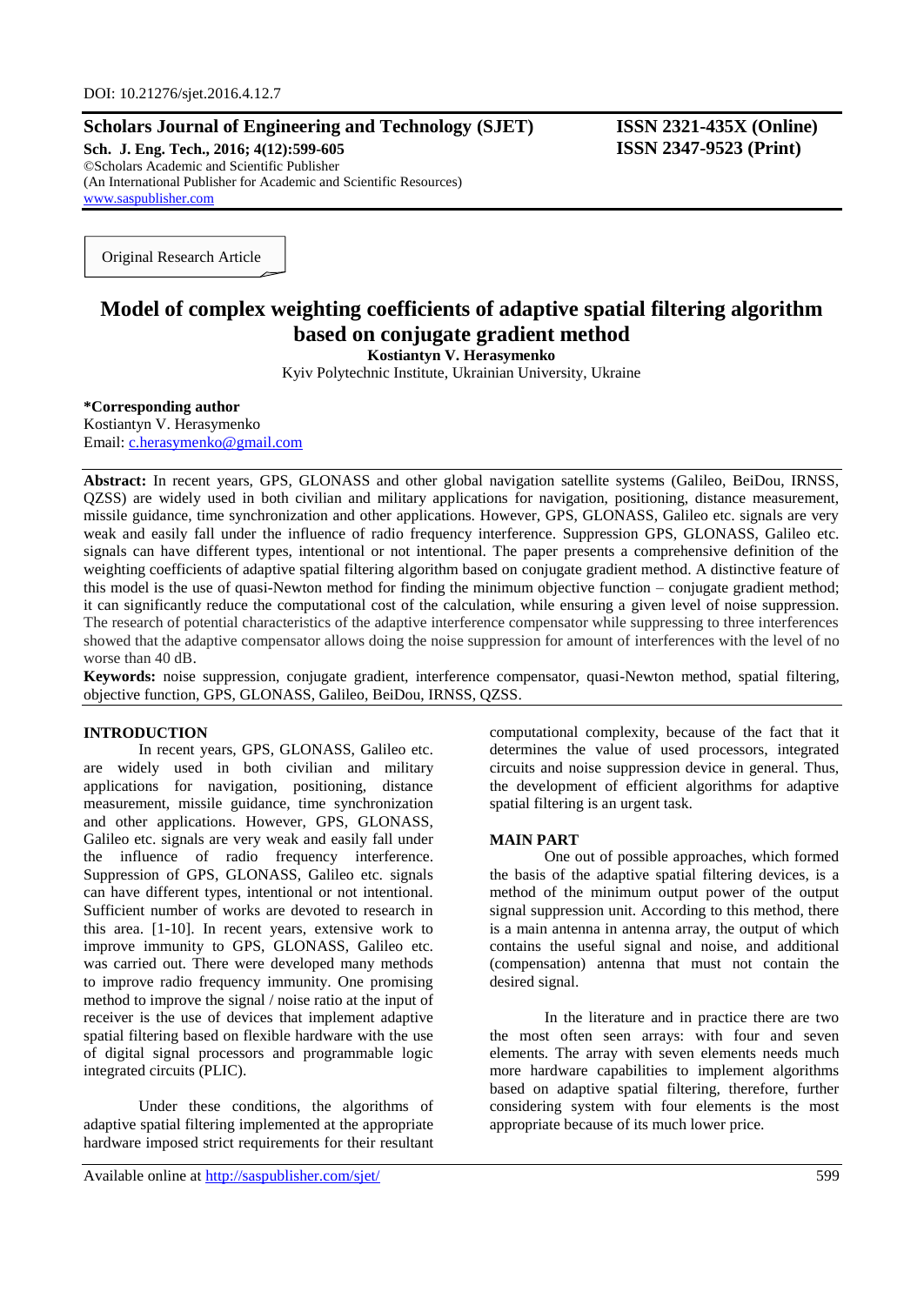Under these conditions, noise suppression algorithm implements digital adaptive four-element antenna array with the radiation pattern so as its zeros were oriented towards sources of interference signals. It is assumed that the zeros of radiation pattern diagram will be not less than -40 dB in depth, which would be consistent suppression of interference signals to the same level. For each of the frequency range of GPS/GLONASS (L1 or L2) signals antenna array consists of four elements indicated in Fig. 1 as Ant 1 ... Ant 4 and located on the sides of a square in the distance  $\lambda/2$ . All emitters have wide radiation pattern and receive signals in the upper hemisphere. Since both ranges of suppression have the same algorithm, then it is enough to consider this algorithm only for one range. It is assumed that the algorithm is fully implemented on PLIC (the first PLIC for a range L1 and the second for the range L2).

The basic idea of the algorithm is to compose signals from four emitters with amplitudes and phases in the way to form a zero of spatial radiation pattern toward the noise source. Herewith, this algorithm will select the amplitude and phase of each element to reduce signal noise. The amplitudes and phases for each

element determined by multiplying the signal received from each radiator on a complex weight coefficient. Complex coefficients are selected with iteration for gradient quasi-Newton method. It is important that the signal noise by 40 ... 60 dB (and perhaps more) higher than the useful navigational signals from satellites. In addition, satellites and sources of noise are separated in space (in the corners). That is why, the antenna system of adaptive radiation pattern, which implements minimum output signal power at the summary output, will spatially suppress such interferences. Additionally, this formed chart leaves the most of the useful signals from the satellites, the location of which does not meet zeros radiation pattern. This will enable further ability to determine the coordinates, so to solve a navigation problem directly.

In Fig. 1 signals from four antenna outputs after high frequency emitters blocks containing amplifiers, mixers, filters, etc. (marked RF) are converted to analog signals. Then the signal from each emitter is digitized in analog-to-digital converters (ADC), the output of each of which is binary code. Then the signal in each channel is decomposed into quadrature components I and Q.

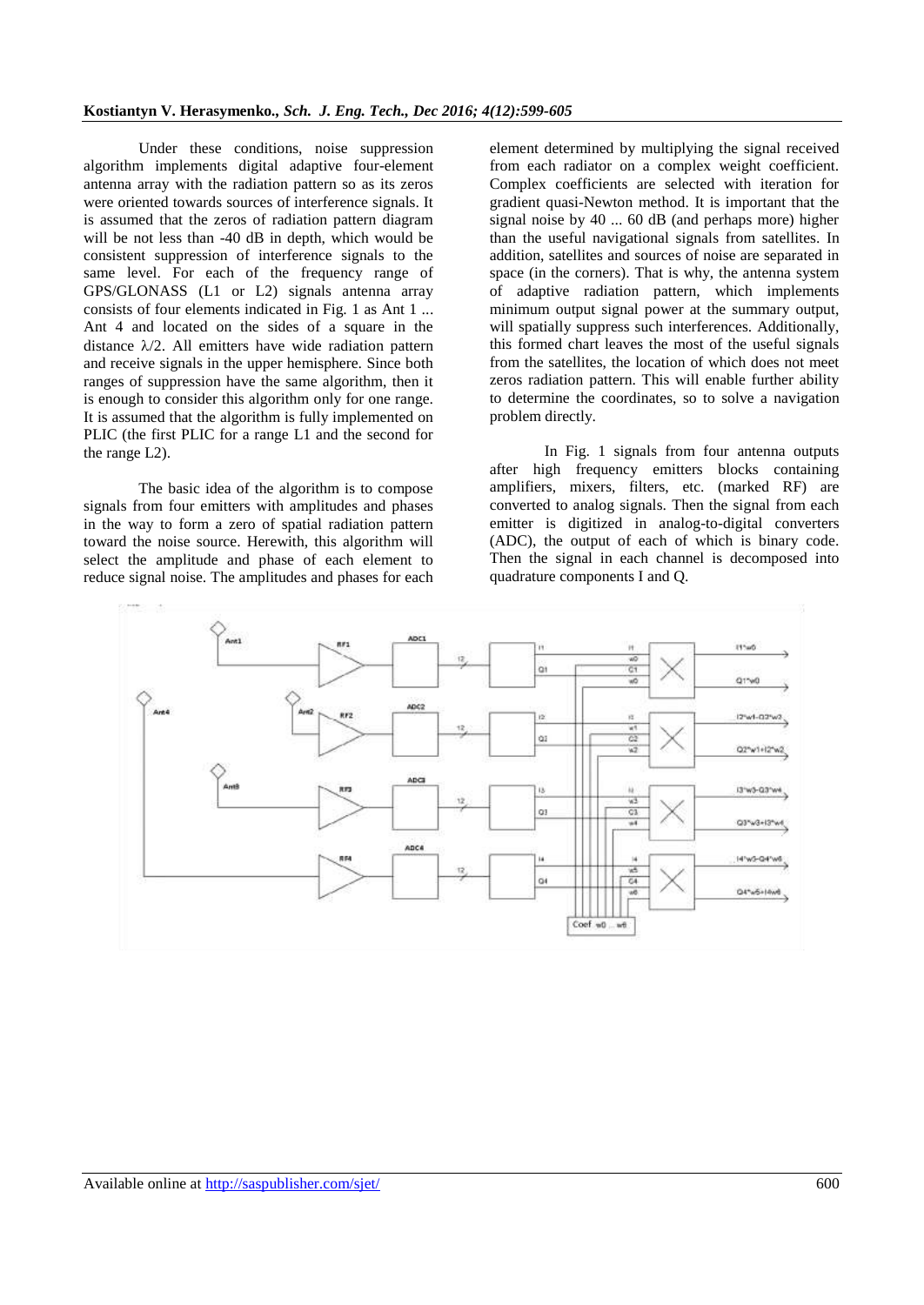

**Fig-1: Multiplication of emitters signal on complex coefficients (upper scheme) and the calculation of the objective function (bottom scheme)**

Quadrature signal components are marked as *I1 Q1, I2 Q2, I3 Q3, I4 Q4*. These signals are then used as the formation of the total signal on the output of suppressor and for the work of adaptive suppression algorithm. Quadrature signal components are used to calculate the objective function *objfun*. This algorithm

$$
W = \begin{pmatrix} w_1 \\ w_2 \\ w_3 \\ w_4 \\ w_5 \\ w_6 \end{pmatrix}
$$

.

This first emitter has a real, unchanging during the algorithm work, weight coefficient  $W_0 = 1$ . Other coefficients will change dynamically for adjusting to the type of radiation pattern with the aim to reduce the function *objfun (W)*.

will seek to reduce this objective function, respectively reducing the power of noise.

Current complex weighting coefficients are stored in the memory of the PLIC in a column of  $6\times1$ vector.

$$
(1)
$$

A gradient of the objective function is calculated for each *W* (Fig. 1) for each coefficient (6 values), which are also presented in a column 6×1.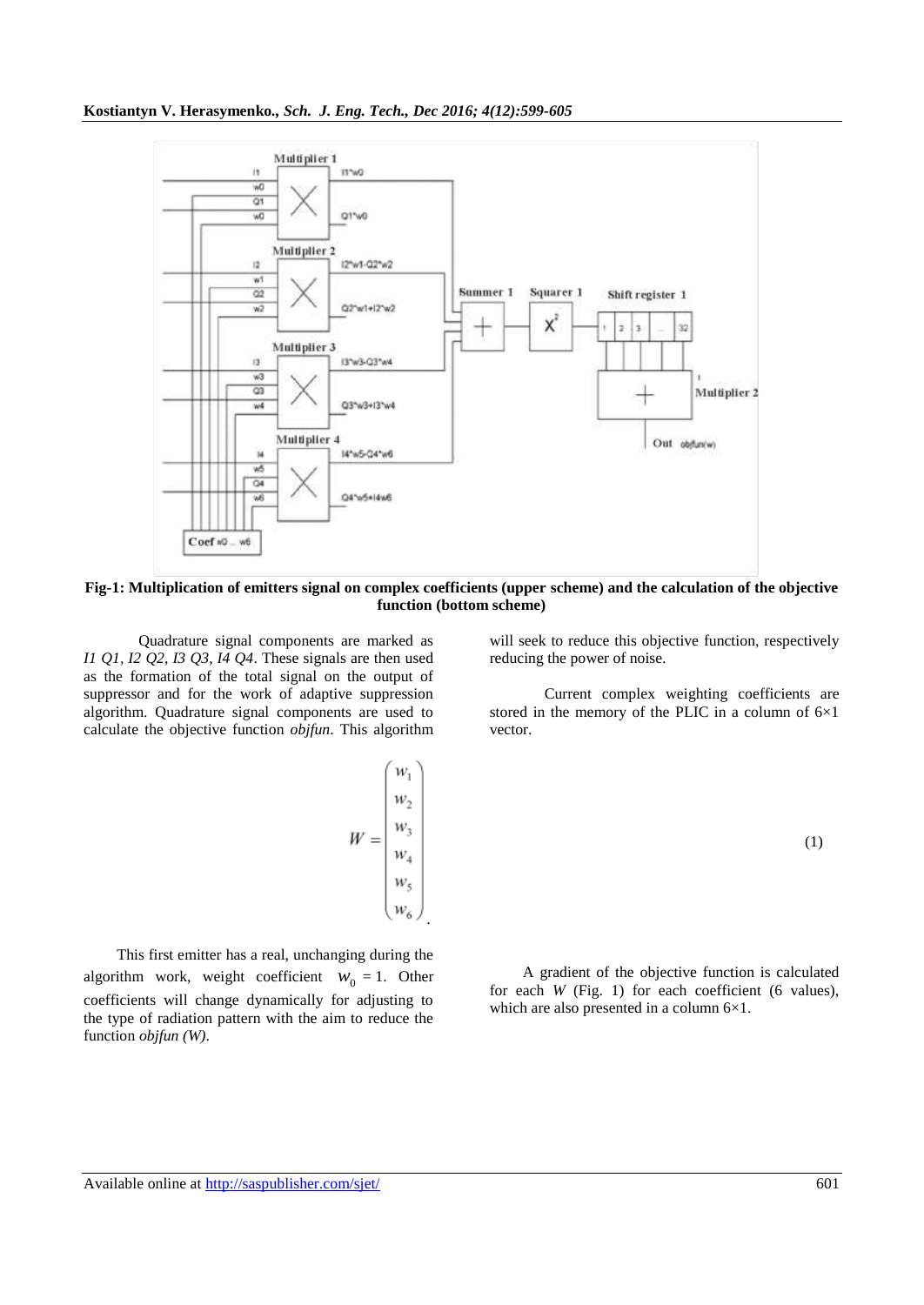$$
gradW = \begin{pmatrix} gradient(w_1) \\ gradient(w_1) \\ gradient(w_2) \\ gradient(w_3) \\ gradient(w_4) \\ gradient(w_5) \\ gradient(w_6) \end{pmatrix} = \begin{pmatrix} gradient(w_1) \\ object(w_1, w_2 + dw_2, w_{3\dots 6}) - objfun(w_{1\dots 6}) \\ object(w_1, w_2 + dw_2, w_{3\dots 6}) - objfun(w_{1\dots 6}) \\ dw_1 \\ d_{3} \\ gradient(w_4) \\ gradient(w_5) \\ gradient(w_6) \end{pmatrix}
$$

(2)

where  $dw_1 = dw_2 = dw_3 = dw_4 = dw_5 = dw_6$  are small increments to calculate the gradients in digital form for each weight.

According to the conducted research, value  $dw_1 \dots dw_6$  must have  $10^{-6} \dots 10^{-8}$  (less-better) orders of magnitude. To implement gradient calculation as (2) for the scheme (Fig. 1) does not cause difficulties.

At the end of the work of the minimizing algorithm, summarized quadrature signals I and Q (received in the same way as a signal *I* in the diagram Fig. 1) are used for decoding of GPS/GLONASS signal.

To verify and determine the best algorithm parameters to minimize the objective function *objfun*(W) for the scheme of Fig. 1 model was developed in MatLab. The study tested the effectiveness and speed of noise suppression algorithm based BFGS method, conjugate gradient method, and steepest descent method. To ensure the stability of the algorithms, it is necessary to set the condition of the end determination of iterative search process of the minimum of function that provides small function increment at the end of the algorithm. The results of algorithm emulation in Matlab shows that the effective value is  $10^{-9} - 10^{-10}$ .

BFGS method relates to the optimization methods that are based on the accumulation of information about the curvature of the objective function for tracking changes of gradient. The method takes into account the quadratic nature of the objective function, and thus in many optimization problems it is more effective than gradient descent. The disadvantage of this method in its implementation in PLIC or microcontroller is Hessian

calculation matrix with dimensions of 6×6. In the method of conjugate gradient (Fletcher-Reeves) the sequence of search directions that are linear combinations of the current and previous directions are built, and those to make search directions conjugated. For calculating this new direction search using only the current and penultimate gradients. For some optimization problems conjugate gradient method is more efficient than the method BFGS. Gradient descent uses the value of gradient only on current step to solve the optimization problem [1-3].

The algorithm works continuously, so the value of weighting coefficients of radiator arrays must be replaced with new ones in their calculation. Since interference is considered as stationary, then the objective function values taken for 32-64 counts time and its gradient weakly dependent on time, and depend only on the weights coefficients. Most countdowns do not require being stored in memory. The number of countdown of signals that must be considered in the objective function determined by the complexity of noise (wideband, modulation).

For interference with the band 15-40 MHz that used in the study of the efficiency of algorithms, the optimum number of time samples is 32-128. Coefficients, found by using the objective function in 16 times, provide the level of suppression of 5-10 dB lower than coefficients found using the objective function in 64 countdowns.

To simulate the input signals in the antenna compensator in program Matlab Simulink there was a scheme of radio-frequency section set up (Fig. 2). The input of 3 input receives noise that modeled in the scheme with pseudorandom sequence generators that implement Gold's code. Attenuator that are standing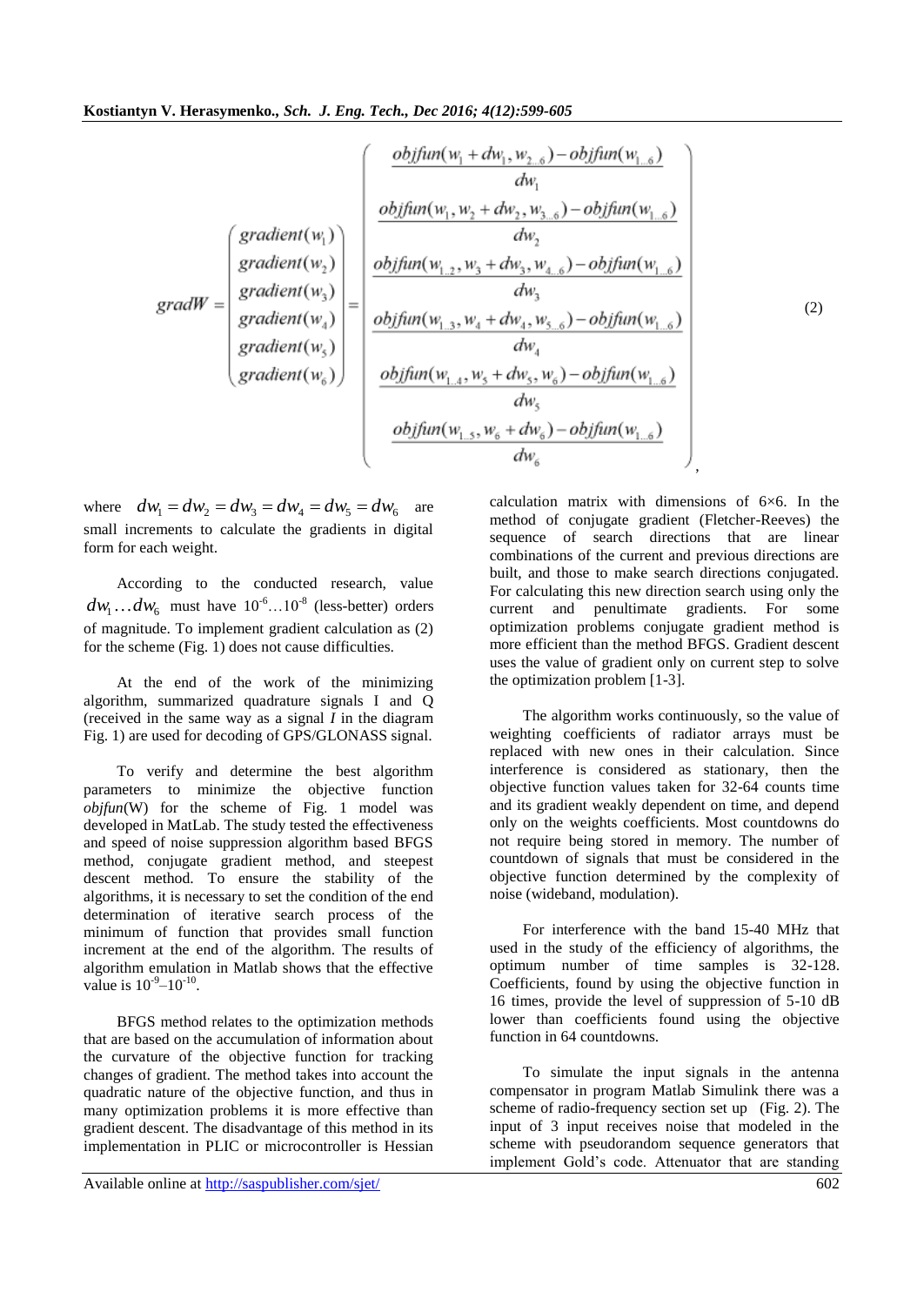after the pseudorandom sequence generators regulates the number of interferences and its level. A mixture of interferences coming in each of the four channels (the number of antennas involved in suppressing interferences).

In each channel, taking to consideration the direction of arrival of interference (set in the program, which runs Matlab) and location of antennas at array, interferences delayed in time, emulating the direction coming from the given angles, and then summarized. To test the algorithm performance there were simulated models, in which signals are, for example, in the following directions: theta =  $10^{\circ}$ , phi =  $30^{\circ}$ ; theta =  $75^{\circ}$ , phi =  $135$ ;  $\degree$  theta =  $40\degree$ , phi =  $270\degree$ .

The level of noise suppression depending on the number of iterations while using the step to calculate the gradient  $dw_1 = ... = dw_6 = 10^{-8}$  $dw_1 = \dots = dw_6 = 10^{-8}$ , 64 countdowns to calculate the objective function and relation of interference / noise ratio of 70 dB.



**Fig-3: Output signals**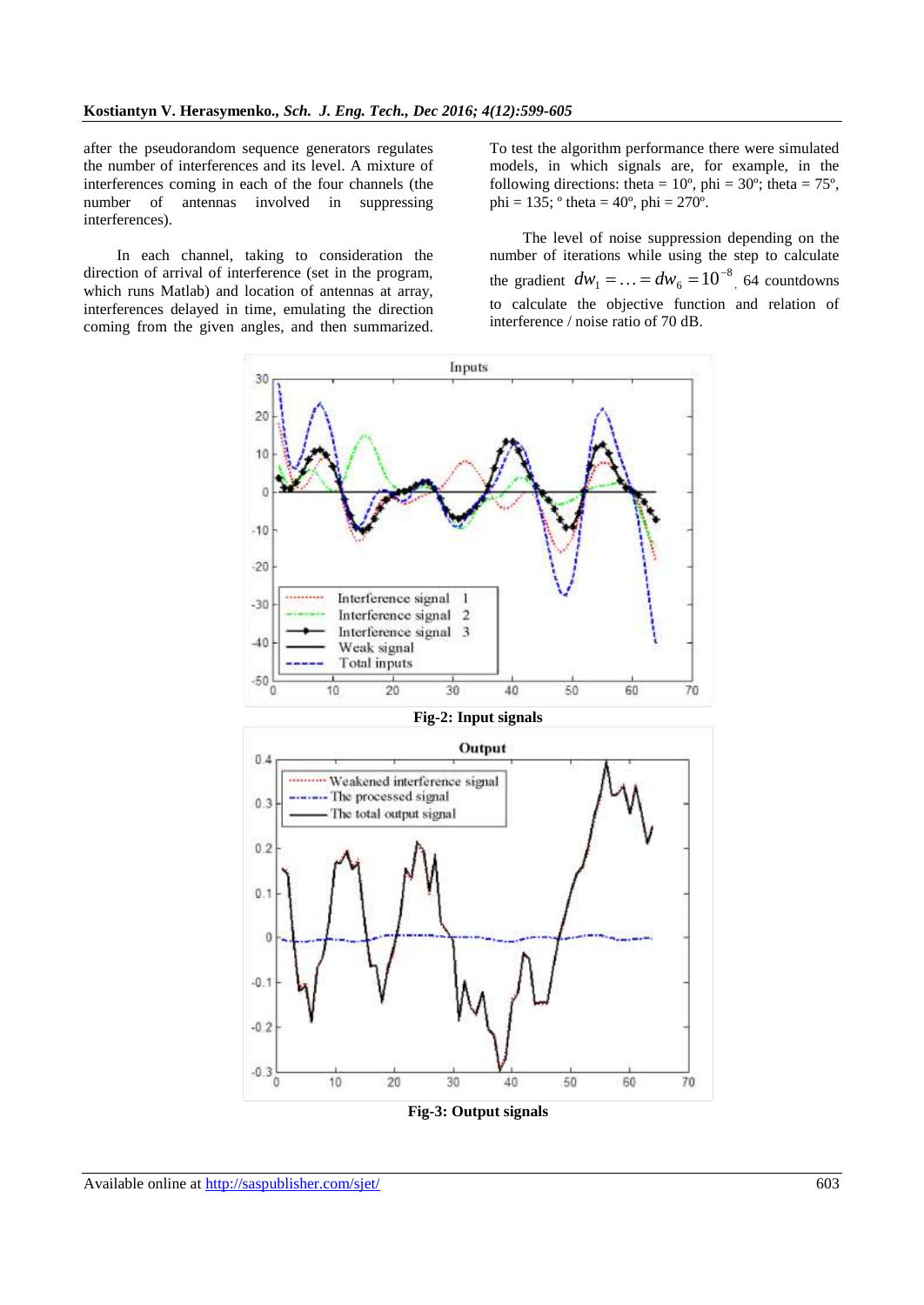In addition, algorithm performance with antenna system was tested. For this, for antennas, 1-4 (Fig. 1) is calculated amplitude and phase of the received signals (Fig. 3). These data are transferred to Matlab, where necessary coefficients are calculated by conjugate gradients. Considering the received coefficients (in a conjugate complex form), radiation pattern of array is calculated from the antenna 1-4. As a result, the resulting optimization coefficients allow getting noise suppression no worse of 50 dB (Fig. 4, 5).



**Fig. 4: Radiation pattern of antenna without interference suppression (in dB)**



**Fig- 5: Radiation pattern of antenna without interference suppression (in dB)**

The comparison of the speed of the algorithms shown in (Table. 1). Conjugate gradient method shows a higher rate optimization, than the BFGS method, providing after 30-40 iterations suppression that is not worse than 40 dB. Gradient descent on speed a little bit inferior than conjugate gradient method.